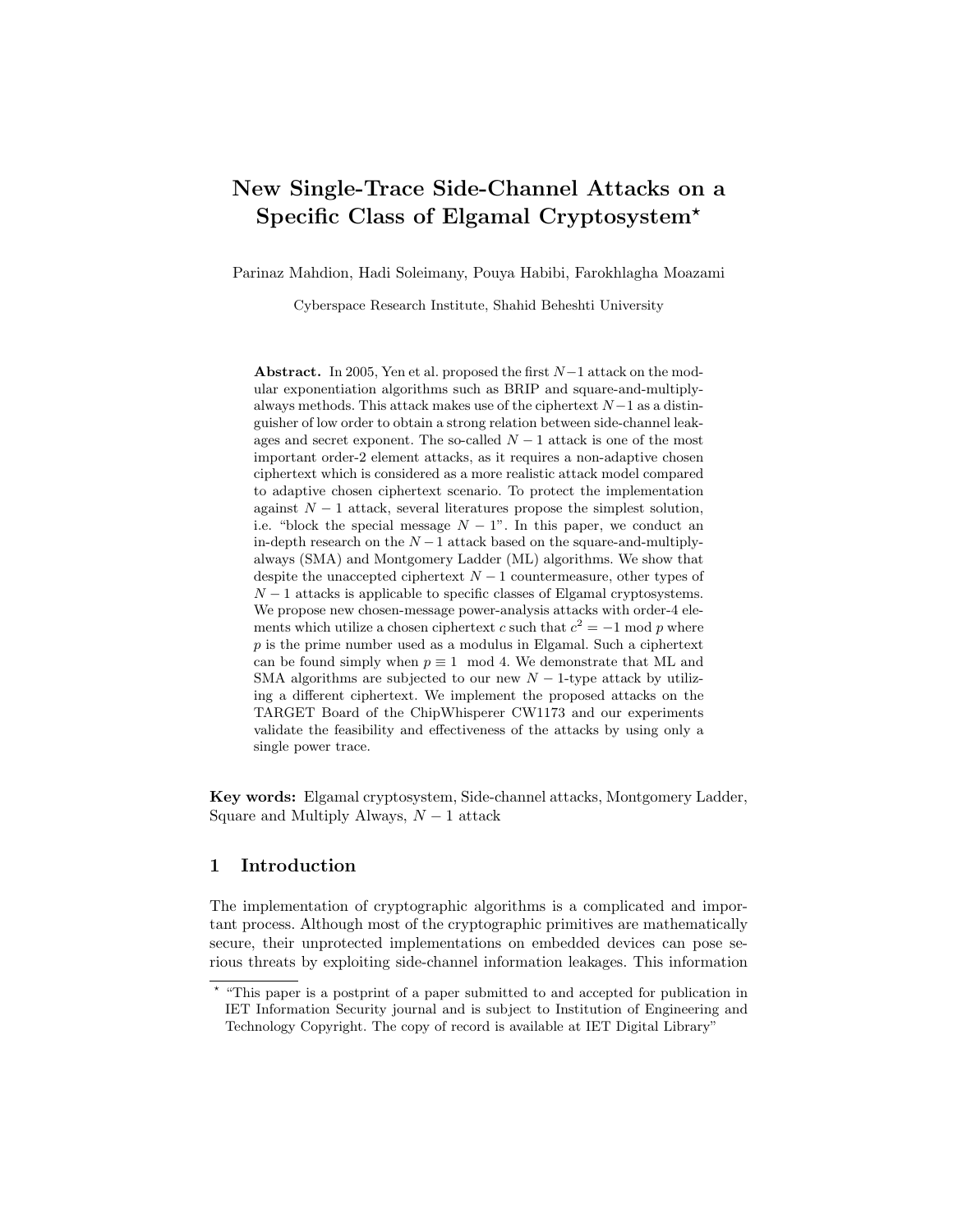includes power consumption, electromagnetic radiation, system run times, acoustic and etc. which are correlated with the secret values during data processing.

Power-analysis attacks are a powerful type of side-channel attack originally described by Kocher. This class of attacks has been applied successfully against the implementations of popular public-key cryptosystems RSA and Elgamal (13) which make use of exponentiation algorithms. The primary side-channel attacks against modular exponentiation algorithms rely on certain physical phenomena, which allows one to distinguish between multiplication and squaring operations (12). Messerges et al. proposed three types of power-analysis attacks against RSA with multiple random plaintexts(14). To mitigate these attacks, the implementations of modular exponentiation utilize a same sequence of instructions for multiplication and squaring operations, which makes it challenging to differentiate between these two operations for random input messages in practice (11). In response, various methods have been proposed that use the leak of sensitive information during the decryption process of chosen messages (18; 20; 16). In particular, several chosen-message attacks have been applied on public key encryption in  $(1; 2; 6; 8; 7; 9; 10; 11; 15; 19)$ .

Simple power analysis (SPA) attacks on RSA implemented based on CRT mode with adaptively chosen messages is proposed by Novak $(16)$ . Furthermore, a differential power analysis (DPA) attack based on the Hamming weight of an intermediate value was applied to RSA in the CRT mode (3). "Doubling attack" is another type of the chosen-message attack in which the attacker can retrieve the secret exponent by generating a collision between the corresponding power traces of the two related messages X and  $X^2$  (5).

However, the DPA attack proposed in (3) cannot be applied to the Montgomery Ladder exponentiation algorithm. In addition, methods like inserting dummy operations may defeat the aforementioned attacks, since these attacks require more than one power trace. Single-trace side-channel attacks, which utilize a single measurement are more devastating than other types of power-analysis attacks which make use of several measurements and can be mitigated by methods like utilizing dummy operations.

The chosen ciphertext attacks based on the low order element approaches has been presented to break real-world public key cryptosystems in (25; 23; 24). These types of attacks employ low order elements as chosen ciphertexts which generate some strong correlations between the intermediate values and operations (or operands). As a result, the secret values can be simply recovered in side-channel information leakages, even by visual observation. Recently, Genkin et al.(26) demonstrated a new order-4 ciphertext which is a well instance for the low order element attacks on elliptic-curve cryptosystems. They carried out a new microarchitecture attack by using an order-4 point at infinity as a chosen ciphertext to the ECDH encryption with Curve25519 which utilized the Montgomery ladder scalar-by-point multiplication algorithm and eventually, they could reveal the secret key by using multiple decryption traces. As another direction, Yen et al.(23) described a simple yet effective attack based on a particular input data by using a low order element (order-2) as a chosen ciphertext.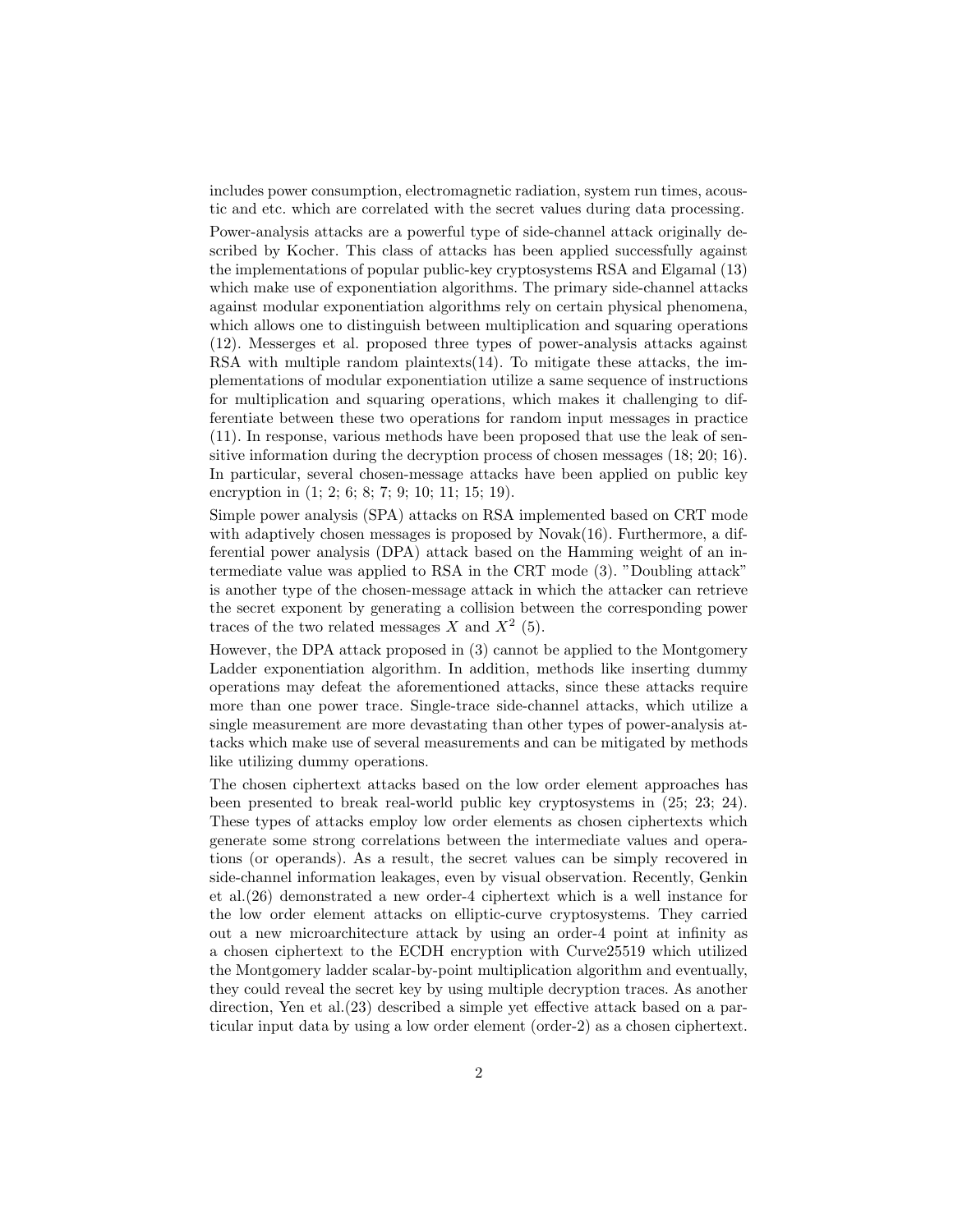The order-2 ciphertext is known as  $N-1$  where N is a modulus in RSA or Elgamal cryptosystems. The input  $N-1$  generates internal collisions in the state of the modular exponentiation which make it possible to distinguish between squaring and multiplying operations in one power trace. The  $N-1$  order-2 attack can be applied to the left-to-right square-multiply-always and BRIP algorithms. Further research on the  $N-1$  order-2 attacks was performed by Ding et al.(4) who proposed to utilize new order-2 ciphertexts that are applicable to Boscher's right-to-left exponentiation algorithm. Furthermore, they found out that the Montgomery Powering Ladder is subjected to the  $N-1$  order-2 attack. Several researches have been dedicated to protect the implementation of exponentiation functions against side-channel attacks. However, a strong countermeasure cannot be established for free. It has an impact on the latency, power consumption and size of the implementation. Consequently, simple countermeasures in real-world applications are preferred as they utilize a small overhead, rather than complicated solutions with notable extra cost. In this direction, to protect the implementation against the  $N-1$  order-2 attack, several articles propose the simplest solution, i.e. "block the special message  $N - 1$ ".

In this paper, we propose a new type of the  $N-1$  low-order attack on a specific class of Elgamal which is implemented based on the square-and-multiply-always (SMA) or Montgomery Ladder (ML) exponentiation algorithms. In our attack, we utilize a an order-4 chosen ciphertext c such that  $c^2 = (p-1) = -1 \mod p$ where  $p$  is the prime number used as a modulus in Elgamal. Such a ciphertext can be found simply when  $p \equiv 1 \mod 4$ . Our attack demonstrates that SMA and ML algorithms cannot be defeated by  $N-1$ -type attacks even if the special message  $N-1$  is blocked by the user. To evaluate the theoretical model, we implement the SMA and ML algorithms on an Atmel ATXMEGA128D4 8-bit microcontroller that is located on the TARGET Board of the ChipWhisperer CW1173 and applied the proposed attack on these algorithms. The experimental results show that our attack is applicable to these two algorithms by using only a single power trace.

The remainder of this paper is organized as follows: Section 2 gives an overview of previous works. Section 3 describes our new attack and how it works on SMA and ML algorithms. Section 4 presents our experimental results. Finally, Section 5 summarizes the paper and suggests further research.

# 2 Previous Comparative Power Analysis Attacks

In order to recover secret information of RSA or Elgamal cryptosystems from exponentiation algorithms that are assumed secure against side-channel attacks, several power-analysis attacks have been proposed based on (adaptive) chosen messages during the last decade. Several proposed attacks use a common power analysis technique and fall under the same umbrella. The main idea of the variety of approaches is based on the fact that, dual execution of the same operation for the same values is detectable in the power traces. In particular, by performing two multiplications  $a \times b$  and  $c \times d$ , one can expect the corresponding power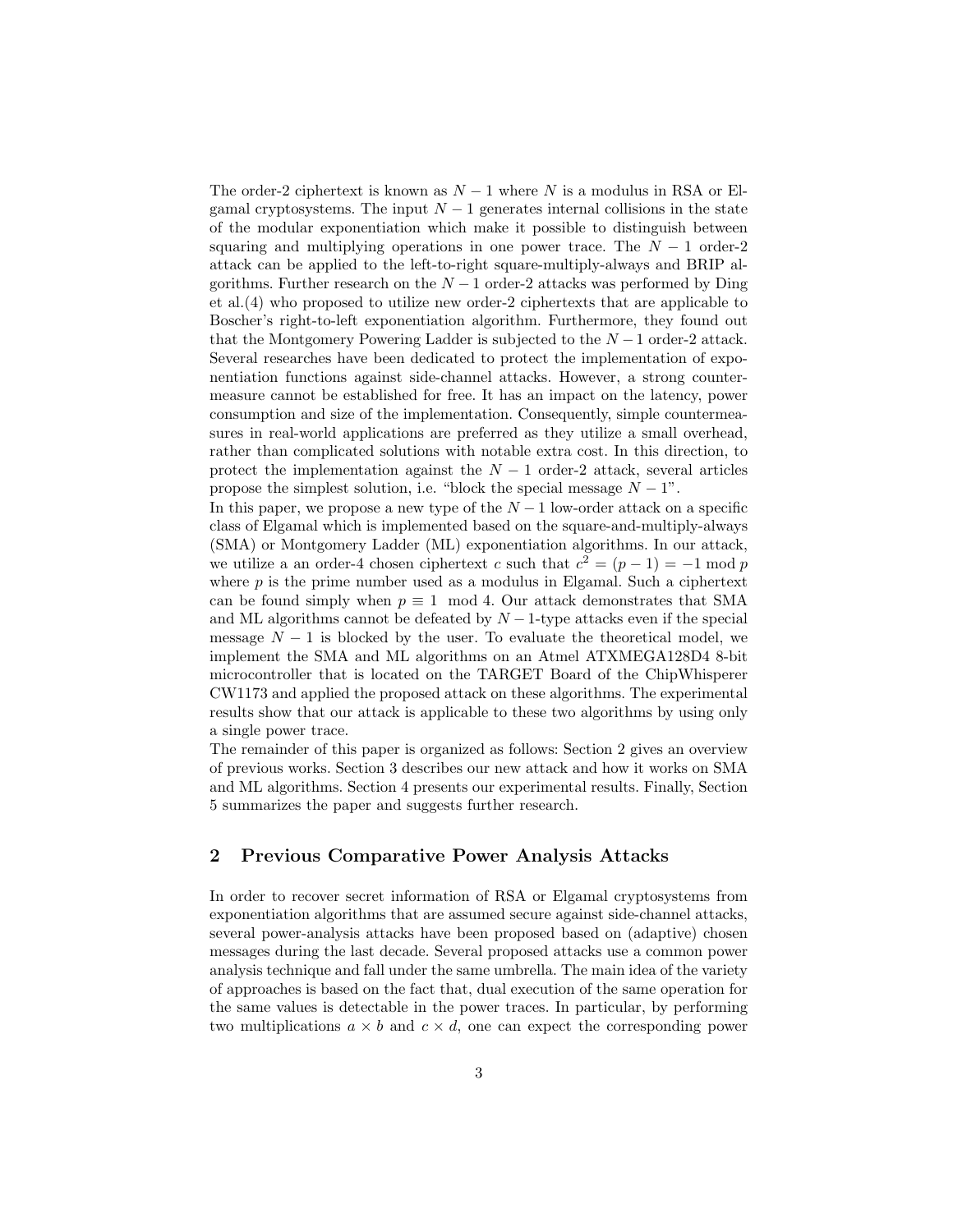consumption traces to be similar if the pair values  $(a, b)$  and  $(c, d)$  are (almost) equal  $(a = c, b = d)$ . Similarly, it is to be expected to have dissimilar power consumption traces if unequal values with different size are used. In this section we briefly review the previous comparative power analysis attacks.

#### 2.1 Doubling attack

In Doubling attack, it is assumed that the attacker has access to the two power consumption traces corresponding to the decryption of two related messages  $X_1$ and  $X_2$ . The related messages should be selected smartly to cause collisions between their power traces at some time frames. The exact locations of such collisions in the power traces can be used to retrieve the secret exponent. Doubling attacks can be applied to different exponentiation algorithms. In what follows, we describe the basic idea of the attack presented on the left-to-right SMA exponentiation algorithm that is described in Algorithm 1. To reveal the secret exponent, the adversary uses two related inputs  $X \mod N$  and  $X^2 \mod N$  to make a collision between the corresponding power consumption traces. According to Algorithm 1, when the  $i - th$  bit of the exponent equals to 0 a collision is generated between the squaring operation at the  $(i - 1) - th$  and  $i - th$  cycle in the power trace of X and  $X^2$ , respectively. Figure 1 shows this verity for the secret exponent of "101001...".

#### Algorithm 1 Left-to-Right Square and Multiply Exponentiation

Require: c,  $D = (d_{l-1}, ..., d_1, d_0)_2$ , p. **Ensure:**  $m = c^D \bmod p$ . 1:  $m \leftarrow 1$ 2: for  $i = l - 1$  downto 0 do 3:  $m \leftarrow m \times m \mod p \geq S$ 4: if  $d_i = 1$  then 5:  $m \leftarrow m \times c \mod p \Rightarrow M$ 6: end if 7: end for 8: return m

### 2.2  $N-1$  Attack on SMA Algorithm

In this section, we describe a side-channel attack that makes use of a specific order-2 ciphertext  $N-1$  to generate internal collisions in a single trace. This attack is based on the observation that  $(n-1)^j \mod n$  equals to  $n-1$  and 1 when  $j$  is odd and even, respectively. This observation is used in (23) to attack the square-and-multiply-always exponentiation algorithm which is described in Algorithm 2.

Two cases are possible in the *i*-th iteration which depend on the value of  $d_{i-1}$ :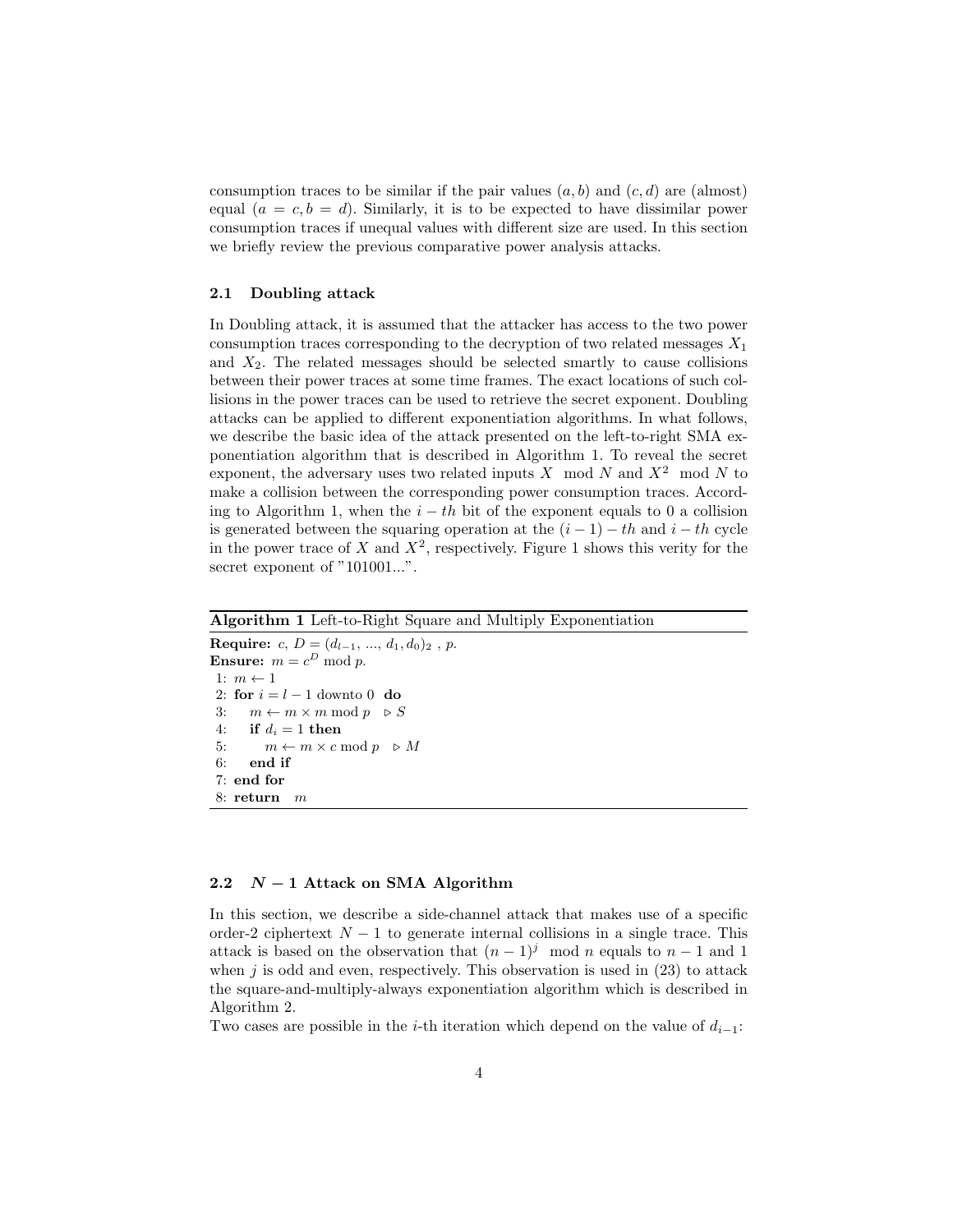

Fig. 1: Doubling attack(11).

- With the assumption that  $d_{i-1} = 0$ , the input intermediated value m equals to 1. Consequently, the square operation is computed as  $S_i$ :  $m = 1^2 = 1$ mod  $n$  in the *i*-th iteration. Then the multiply operation is performed as  $M_i : t = 1 \times (N - 1).$
- With the assumption that  $d_{i-1} = 1$ , the input intermediated value m equals to  $N-1$ . Consequently, the square operation is computed as  $S_i$ :  $m =$  $(N-1)^2=1 \mod n$  in the *i*-th iteration. After that the multiply operation is performed as  $M_i : t = 1 \times (N - 1)$ .

As a result, the SM-sequence resulting from the computation of the SMA exponentiation contains two types of squaring operations, which creates a type of side-channel leakage that depends on the (secret) exponent. The squaring operation in each iteration is either  $1^2$  (when  $d_{i-1} = 0$ ) or  $(N-1)^2$  (when  $d_{i-1} = 0$ ), in which it is expected the corresponding power consumption traces to be different. This fact allows the attacker to distinguish between performing  $1^2$  and  $(N-1)^2$ and consequently it is possible to recover the secret key. Figure 2 demonstrates an attack on SMA exponentiation.

Algorithm 2 Square-and-multiply-always (SMA) Exponentiation

Require:  $c, d = (d_{l-1}...d_0)_2, p$ . **Ensure:**  $m = c^d \bmod p$ . 1:  $m \leftarrow 1$ 2: for  $i = l - 1$  downto 0 do 3:  $m \leftarrow m^2 \mod p \quad \triangleright S_i$ 4:  $t \leftarrow m \times c \mod p \Rightarrow M_i$ 5: if  $d_i = 1$  then 6:  $m \leftarrow t$ 7: end if 8: end for 9: return  $m$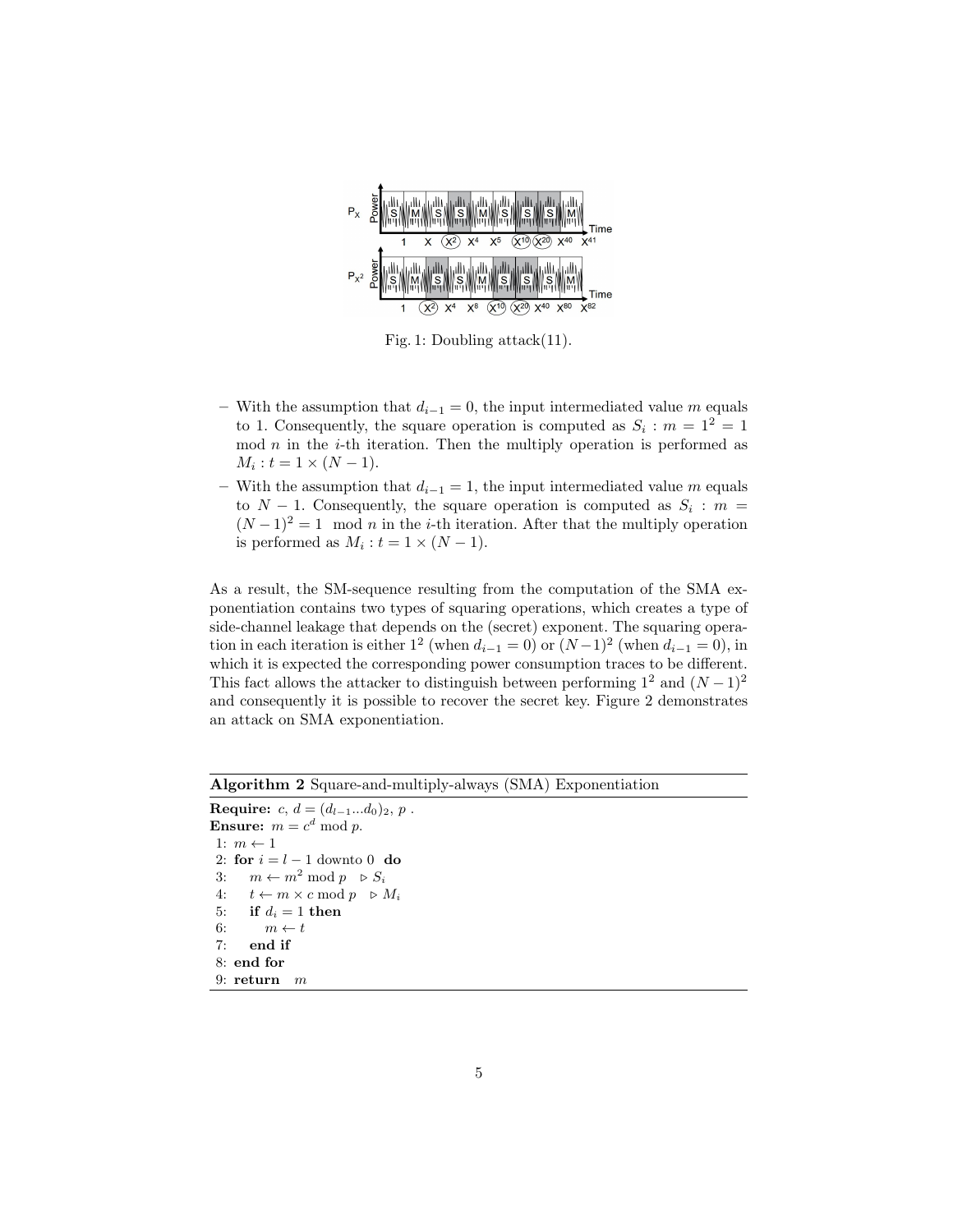

Fig. 2:  $(N-1)$  attack on Square and Multiply Always(4).



Fig. 3: New attacks on Boscher's Right-to-left (4).

#### 2.3 Further research on  $N-1$  attack

Ding et al.(4) presented an in-depth study on the  $N-1$  order-2 attack. They carried out new types of  $N-1$  attacks on Boscher's right-to-left binary exponentiation algorithm (Algorithm 3) by utilizing two new low-order chosen ciphertexts 1 and  $N + 1$ . They also investigated the  $N - 1$  order-2 attack on the Montgomery Powering Ladder algorithm (Algorithm 4). In the following, we describe a summary of their work on both of the algorithms.

#### 2.3.1 Boscher's Right-to-left Exponentiation Algorithm

In this section we describe a variant of N−1 order-2 attack on the Boscher's rightto-left binary exponentiation algorithm. With the assumption that  $R_2 = 1$  in the the first or second iteration, the values of register  $R_0$  and  $R_1$  remain unchanged during the execution of Algorithm 3. Therefore, the multiply operation  $(M)$  in line 6, performs as follows:

- If 
$$
d_i = 0
$$
:  $R_1 = R_1 \times 1 \mod n = r^{-1} \times 1 \mod n$ .  
- If  $d_i = 1$ :  $R_0 = R_0 \times 1 \mod n = r \times 1 \mod n$ .

By distinguishing between two M operations  $(r^{-1} \times 1)$  mod n and  $(r \times 1)$  mod n via the side-channel leakage, the adversary can recover the secret key bit by bit. Considering the fact that register  $R_2$  in Algorithm 3 is the input message (ciphertext), there exist two methods for setting the value of register  $R_2$  to 1. The first method is to set the ciphertext to a value of 1. The second method is to select the value of  $R_2$  such that  $R_2^2$  mod  $n = 1$ . Therefore, if the attacker considers  $(n-1)$  or  $(n+1)$  as the ciphertext, the value of register  $R_2$  becomes equal to 1  $((n-1)^2 \mod n = 1$  and  $(n+1)^2 \mod n = 1$ ) after the first iteration. Figure 3 illustrates attack on Algorithm 3, when the ciphertext is 1.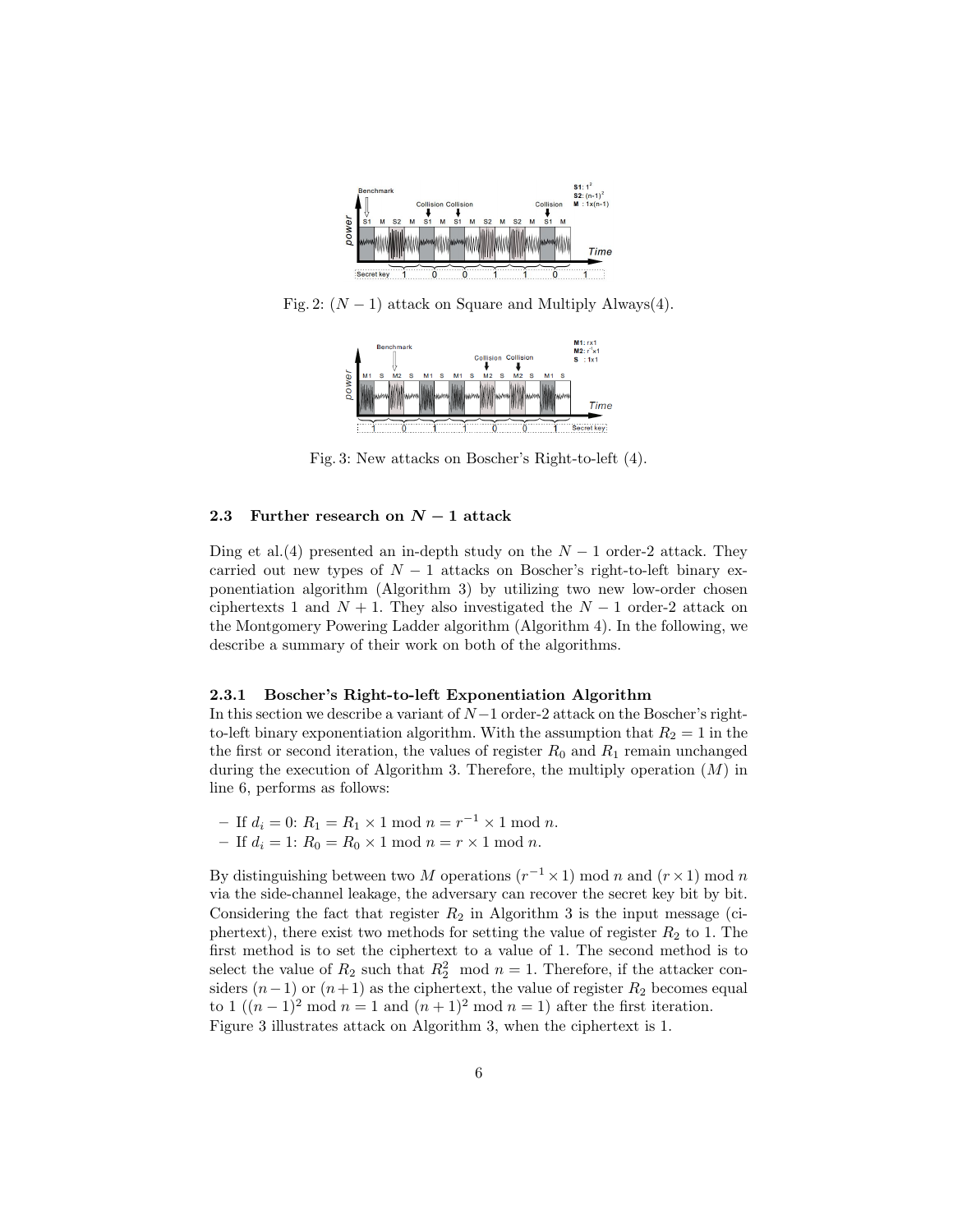Algorithm 3 Boscher's Right-to-left Exponentiation (Boscher)

Require:  $c, n, d_{l-1}...d_0$ )<sub>2</sub>. **Ensure:**  $m = c^d \mod n$  or "*Error*". 1: chose a random integer  $r$ 2:  $R_0 \leftarrow r$ 3:  $R_1 \leftarrow r^{-1} \mod n$ 4:  $R_2 \leftarrow c$ 5: for  $i = 0$  to  $l - 1$  do 6:  $R_{1-d_i} \leftarrow R_{1-d_i} \times R_2 \mod n \ \triangleright M_i$ 7:  $R_2 \leftarrow R_2 \times R_2 \mod n \quad \triangleright S_i$ 8: end for 9: if  $R_0 \times R_1 \times c = R_2$  then 10: **return**  $r^{-1} \times R_0 \text{ mod } n$ 11: else 12: return "Error" 13: end if

#### 2.3.2 Montgomery Powering Ladder Algorithm

In the Montgomery Powering Ladder (MPL) algorithm, the square operation in the  $(i - 1)$ -th iteration  $(S_{i-1})$  depends directly on the relation between two consecutive secret exponent bits  $d_i$  and  $d_{i-1}$ . For  $d_i = d_{i-1}$ , the output of  $S_i$  and the input of  $S_{i-1}$  are the same  $OS_i = IS_{i-1}$ ). Conversely, for  $d_i \neq d_{i-1}$ , the output of  $M_i$  and the input of  $S_{i-1}$  are equal  $(OM_i = IS_{i-1})$ . For the ciphertext  $(n-1)$  as the input of MPL algorithm, the outputs of M and S operations remain always  $(n - 1)$  and 1, respectively. Therefore, the attacker can find the relation between the two consecutive secret exponent bits  $d_i$  and  $d_{i-1}$ , as follows:

- If  $d_i = d_{i-1}$   $OS_i = IS_{i-1} = 1 \mod n$ : the squaring operation  $S_{i-1}$  performs  $(1 \times 1)$  mod *n*.
- If  $d_i \neq d_{i-1}$  (*OM<sub>i</sub>* = *IS<sub>i−1</sub>* =  $(n-1)$  mod *n*): the squaring operation  $S_{i-1}$ performs  $((n-1) \times (n-1)) \mod n$ .

Figure 4 illustrates an example of the described attack on MPL exponentiation algorithm.

#### Algorithm 4 Montgomery Powering Ladder (MPL)

Require: c, n,  $d = (d_l d_{l-1}... d_0)_2$   $(d_l = 1)$ . **Ensure:**  $m = c^d \mod n$ . 1:  $R_0 \leftarrow c$ 2:  $R_1 \leftarrow R_0 \times R_0 \mod n$ 3: for  $i = l - 1$  downto 0 do 4:  $R_{1-d_i} \leftarrow R_{d_i} \times R_{1-d_i} \mod n \quad \triangleright M_i$ 5:  $R_{d_i} \leftarrow R_{d_i} \times R_{d_i} \mod n \quad \triangleright S_i$ 6: end for 7: return  $R_0$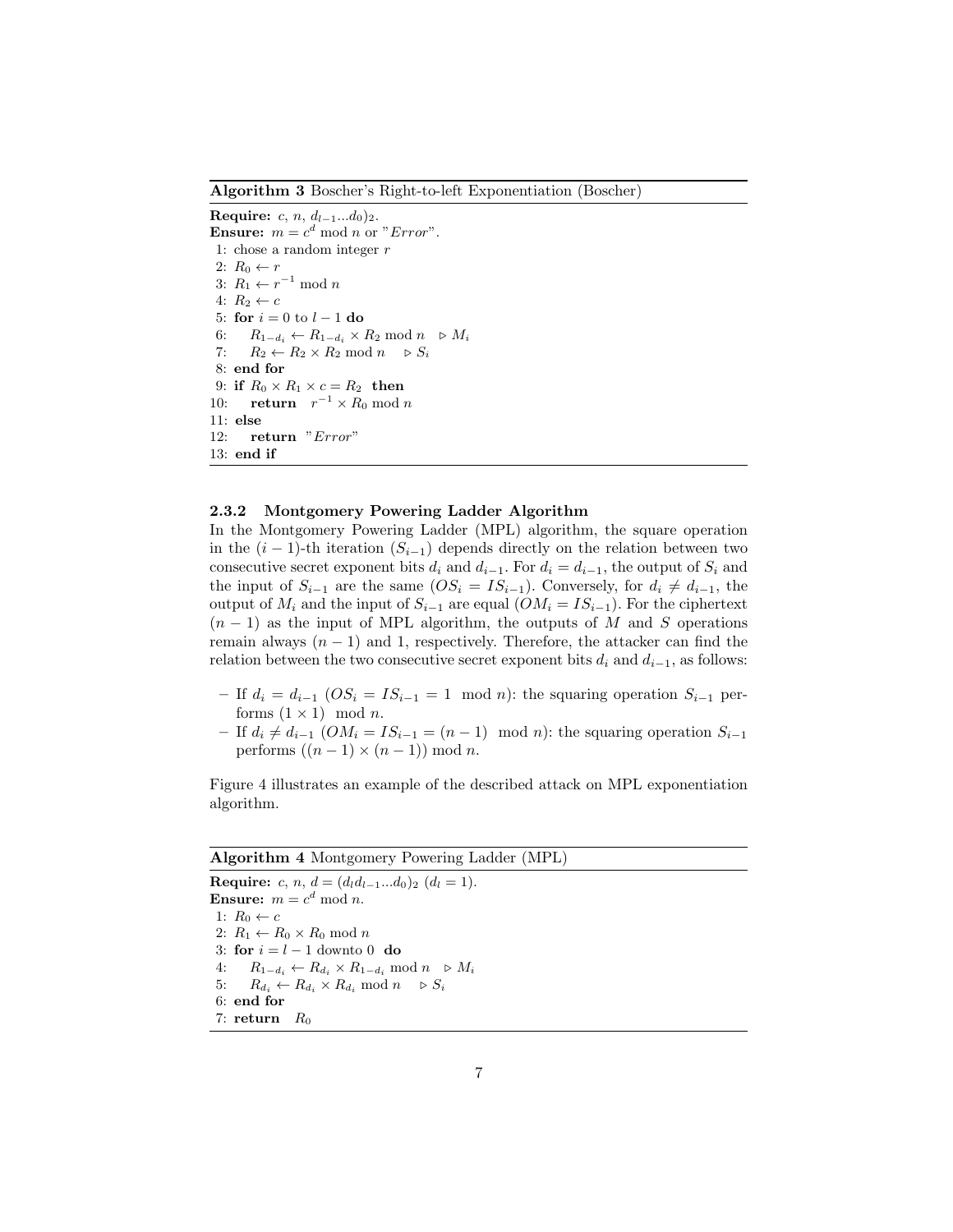

Fig. 4:  $(N-1)$  attack on Montgomery Powering Ladder (4).

#### 3 New Attacks

An efficient and simple countermeasure to prevent the  $N-1$  order-2 attack on RSA and Elgamal is to block the ciphertext  $N-1$  for the decryption (10). In this section, by demonstrating attacks based on another low-order ciphertext we show this simple countermeasure cannot defeat a specific class of an Elgamal cryptosystem. Our basic idea is similar to the original  $N-1$  attack. We select a an order-4 ciphertext that enhances the differences between operations performed during the modular exponentiation algorithms according to the bit pattern of the secret key. We utilize a low-order chosen message c such that  $c^2 = (p-1)$  $-1$  mod p. In what follows, we first explain how a an order-4 ciphertext c can be found such that  $c^2 = (p-1) = -1 \mod p$ . After that, we show how the desired ciphertext  $c$  can be utilized o apply a single-trace side-channel attack on Square and Multiply Always (SMA) and Montgomery Ladder (ML) algorithms.

#### 3.1 Generating the Desired Ciphertext

Our chosen-message side-channel attacks are based on the decryption of a an order-4 chosen ciphertext c such that  $c^2 = (p-1) = -1$  mod p where p is the prime number used as a modulus in Elgamal. In this section, we show that such a ciphertext can be found in practice when  $p \equiv 1 \mod 4$  by using Little Fermat Theorem.

**Little Fermat Theorem:** If p is a prime number and a is any number not divisible by  $p$ , then

$$
a^{(p-1)} \bmod p = 1.
$$

Based on the Little Fermat Theorem, we can conclude  $a^{\frac{p-1}{2}} = \pm 1 \mod p$  where a is an integer not divisible by p. In mathematics, if  $a^{\frac{p-1}{2}} = 1 \text{ mod } p$ , a is called a quadratic residue mod p and if  $a^{\frac{p-1}{2}} = -1$  mod p, a is called a nonresidue mod p. Let a be a nonresidue mod p so  $a^{\frac{p-1}{2}} = (p-1) = -1 \mod p$ , when  $p = 4k + 1$ , we have

$$
a^{\frac{p-1}{2}} = a^{\frac{4k+1-1}{2}} = a^{\frac{4k}{2}} = a^{2k} = (a^k)^2 \bmod p.
$$

Let  $a^k = c$ , therefore we have  $c^2 = -1 = (p-1) \mod p$  and c is the appropriate number to choose as a distinguisher. In the next two subsections, we explain how we can use this number as a an order-4 distinguisher to obtain a relation between side-channel leakages and the secret exponent.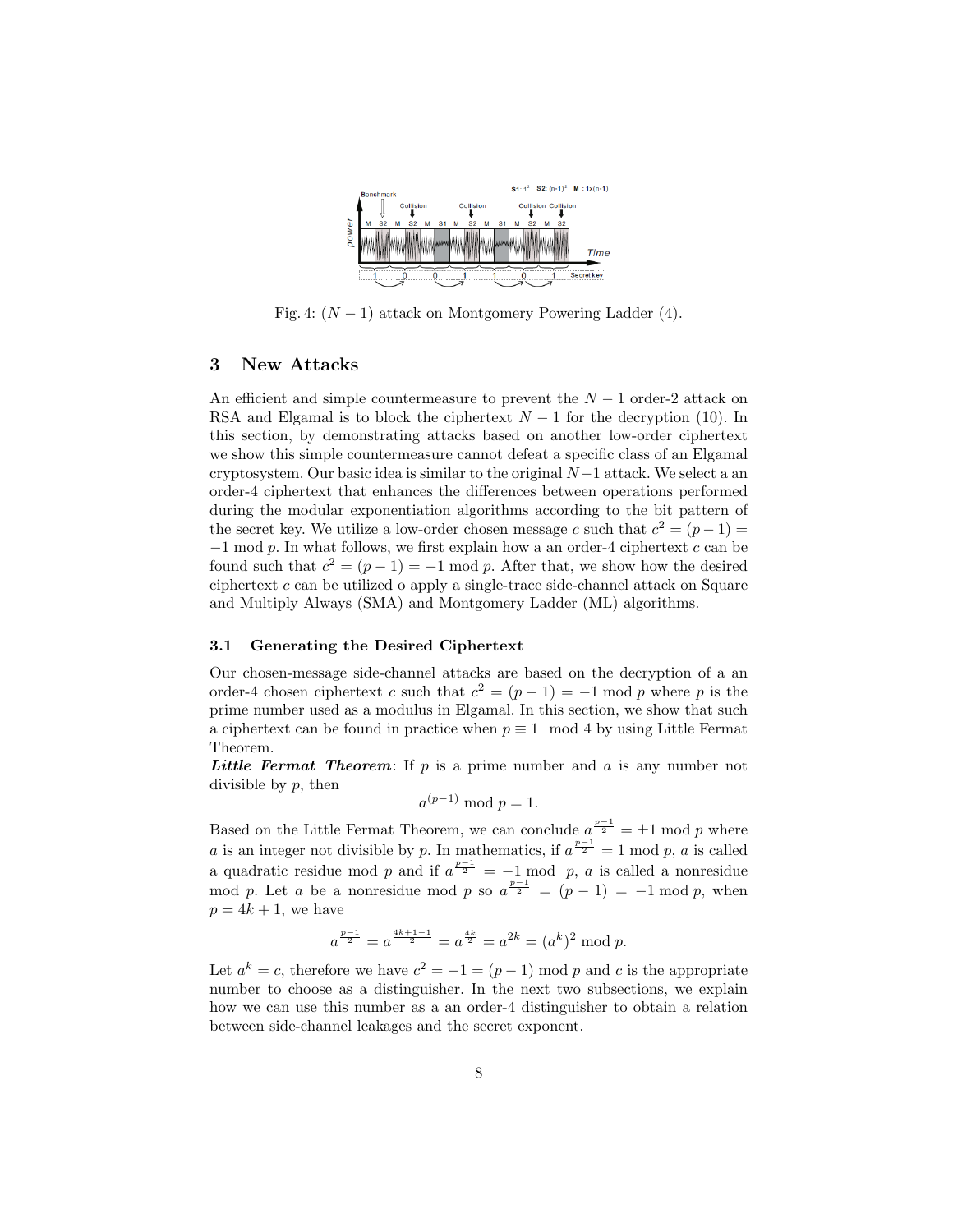Table 1: Summery of our attack on SMA Algorithm

| $d_i$ | Multiplication in $(i - 1)$ -th iteration  |
|-------|--------------------------------------------|
| - 0   | $(1 \times c) \mod p$ (has short trace)    |
|       | $((p-1) \times c) \mod p$ (has long trace) |

#### 3.2 Attack on Square and Multiply Always Algorithm

One of the efficient algorithms for modular exponentiation is the Square and Multiply Always algorithm (SMA). Algorithm 2 illustrates an implementation of the SMA algorithm. In this section, we describe an attack that uses only one chosen ciphertext and is able to extract the secret key by one power consumption trace. By crafting a suitable order-4 ciphertext c such that  $c^2 = (p-1) \mod p$ , the output of squaring (line 3 of Algorithm 2) is always 1 or  $(p-1)$ . These values inter as input of the multiplication operation (line 4). Consequently, the output of multiplication operation (line 4) is either c or  $(p - c)$ . Hence, when the bit of the secret key is 1 then the input of the squaring operation is either c or  $(p - c)$ and when the bit of the secret key is 0 then the the input of squaring operation is either 1 or  $(p-1)$ . By these observations, the bits of the secret key can be retrieved as follows.

- If  $d_i = 1$ , the input of the multiplication operation at the  $(i-1)$ -th iteration is either c or  $(p - c)$ . In both cases, the multiplication operation performs  $((p-1) \times c) \bmod p$ .
- If  $d_i = 0$ , the input of the multiplication operation at the  $(i-1)$ -th iteration is either 1 or  $(p-1)$ . In both cases, the multiplication operation performs  $(1 \times c) \bmod p$ .

In summary, as described above, the results of running Algorithm 2 on input  $c$ can be represented as Table 1.

Since  $(p-1)$  is a large random-looking number in comparison to the value of 1, we expect that the differences in the patterns of two multiply operations  $((p-1) \times c)$  mod p and  $(1 \times c)$  mod p. These differences can be easily perceived in a single power consumption trace by visual observation.

#### 3.3 Attack on Montgomery Ladder Algorithm

Another popular algorithm for modular exponentiation is the Montgomery Ladder algorithm (ML) which is demonstrated in Algorithm 5. In the i-th iteration of the algorithm, both squaring and multiply operations perform independent of the value  $d_i$ .

Let us assume that the ciphertext  $c$  is given as an order-4 input to the ML algorithm such that  $c^2 = (p-1) = -1$  mod p. We show that how decryption of c can reveal a relation between two consecutive secret exponent bits  $d_i$  and  $d_{i-1}$ . To describe this process in more detail, we analyze the values of intermediate variables separately as follows: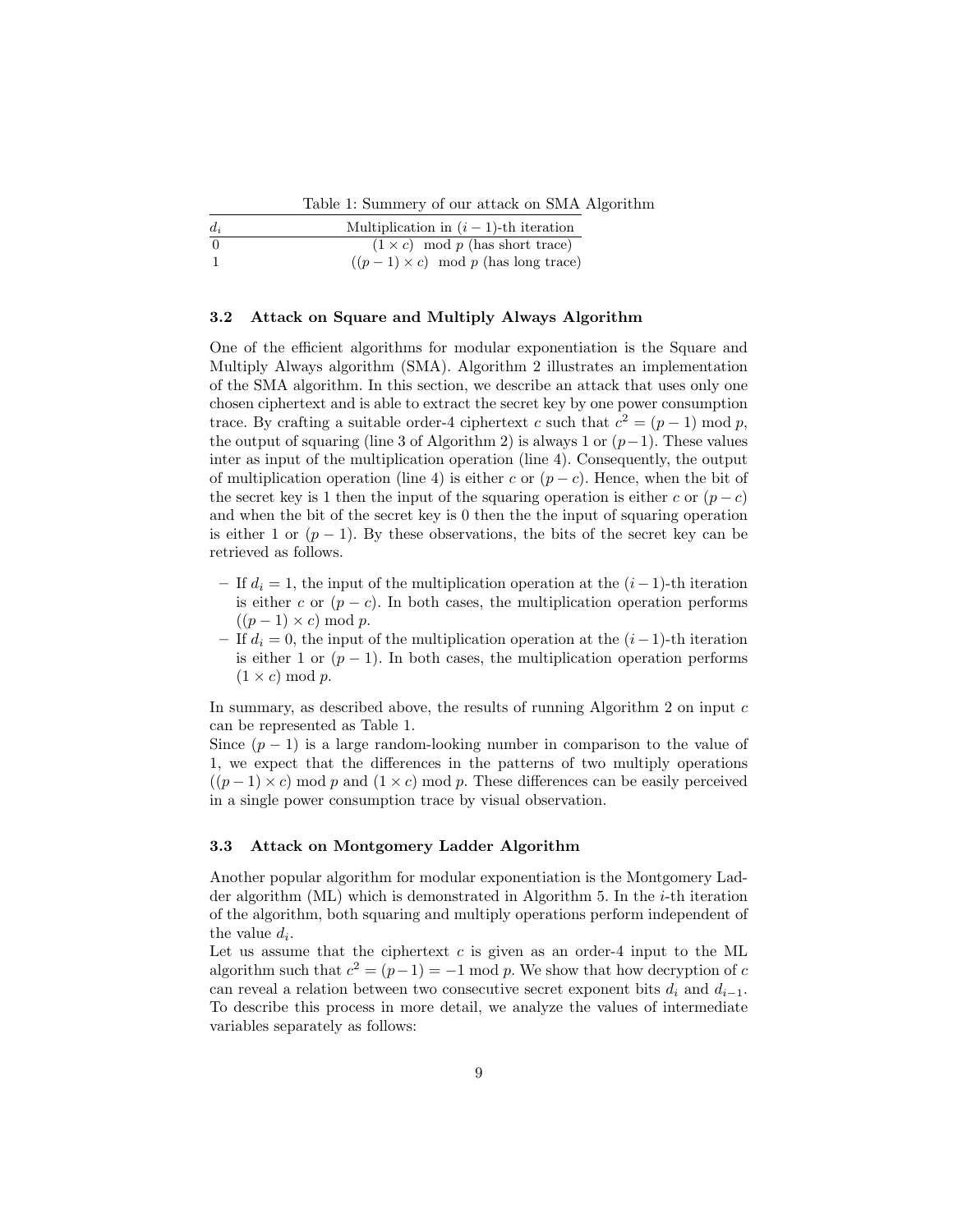Algorithm 5 Montgomery Ladder (ML) Exponentiation

Require: c, n,  $d = (d_l d_{l-1}... d_0)_2$   $(d_l = 1)$ . **Ensure:**  $m = c^d \mod n$ . 1:  $R_0 \leftarrow c$ 2:  $R_1 \leftarrow R_0 \times R_0 \mod n$ 3: for  $i = l - 1$  downto 0 do 4:  $R_{1-d_i} \leftarrow R_0 \times R_1 \mod n \quad \triangleright M_i$ 5:  $R_{d_i} \leftarrow R_{d_i} \times R_{d_i} \mod n \quad \triangleright S_i$ 6: end for 7: return  $R_0$ 

Observation 1 During the execution of the modular exponentiation ML algorithm with the base c where  $c^2 = (p-1) = -1 \mod p$ , the intermediate variables  $R_0$  and  $R_1$  always get one of the values c,  $(p - c)$ , 1 and  $(p - 1)$ .

Observation 1 follows from the fact that the the multiplicative order of  $c \mod p$ is 4. Consequently, the intermediate variables  $R_0$  and  $R_1$  always get one of the values  $c, c^2 = -1 \mod p, c^3 = (p - c) \mod p, c^4 = (-1)^2 = 1 \mod p.$ 

Observation 2 During the execution of the modular exponentiation ML algorithm with the base c where  $c^2 = (p-1) \mod p$ , only four cases are possible to be performed in the multiply operation  $M_i: R_0 \times R_1$  (line 4 in Algorithm 5). The possible squaring operations which can be performed are:  $(1 \times c)$ ,  $((p-1) \times (p-c))$ ,  $(c \times (p-1))$  and  $((p-c) \times 1)$ .

Observation 2 follows from the possible values for the variables  $R_0$  and  $R_1$  presented in Observation 1.

Observation 3 During the execution of the modular exponentiation ML algorithm with the base c where  $c^2 = (p-1) \mod p$ , only four cases are possible to be performed in the squaring operation  $S_i: R_{d_i} \times R_{d_i}$  (line 5 in Algorithm 5). The possible multiplications which can be performed are:  $(1 \times 1)$ ,  $((p-1) \times (p-1) = 1$ mod p),  $(c \times c)$  and  $((p - c) \times (p - c))$ .

Similarly, Observation 3 follows from the possible values for the variables  $R_0$  and R<sup>1</sup> presented in Observation 1.

By considering Observation 2 and Observation 3, we categorize the executed operations for all of the modes  $d_i \longrightarrow d_{i-1}$   $(0 \leq i \leq l-1)$  as Table 2 where  $M_{i-1}$  and  $S_{i-1}$  denote multiplication and squaring operations at the  $(i - 1)$ -th iteration, respectively.

While the above relation can be utilized for mounting a side-channel attack, a more precise analysis of information presented in Table 2 reveals that the modular squaring operation can be exploited solely to identify the secret exponent bits. When two consecutive secret exponent bits  $d_i$  and  $d_{i-1}$  are equal to each other, the performed squaring operation is either  $(1 \times 1)$  or  $((p-1) \times (p-1))$ . Conversely, when two consecutive secret exponent bits  $d_i$  and  $d_{i-1}$  are not equal, the performed squaring operation is either  $(c \times c)$  or  $((p - c) \times (p - c))$ . This point is illustrated in Table 3.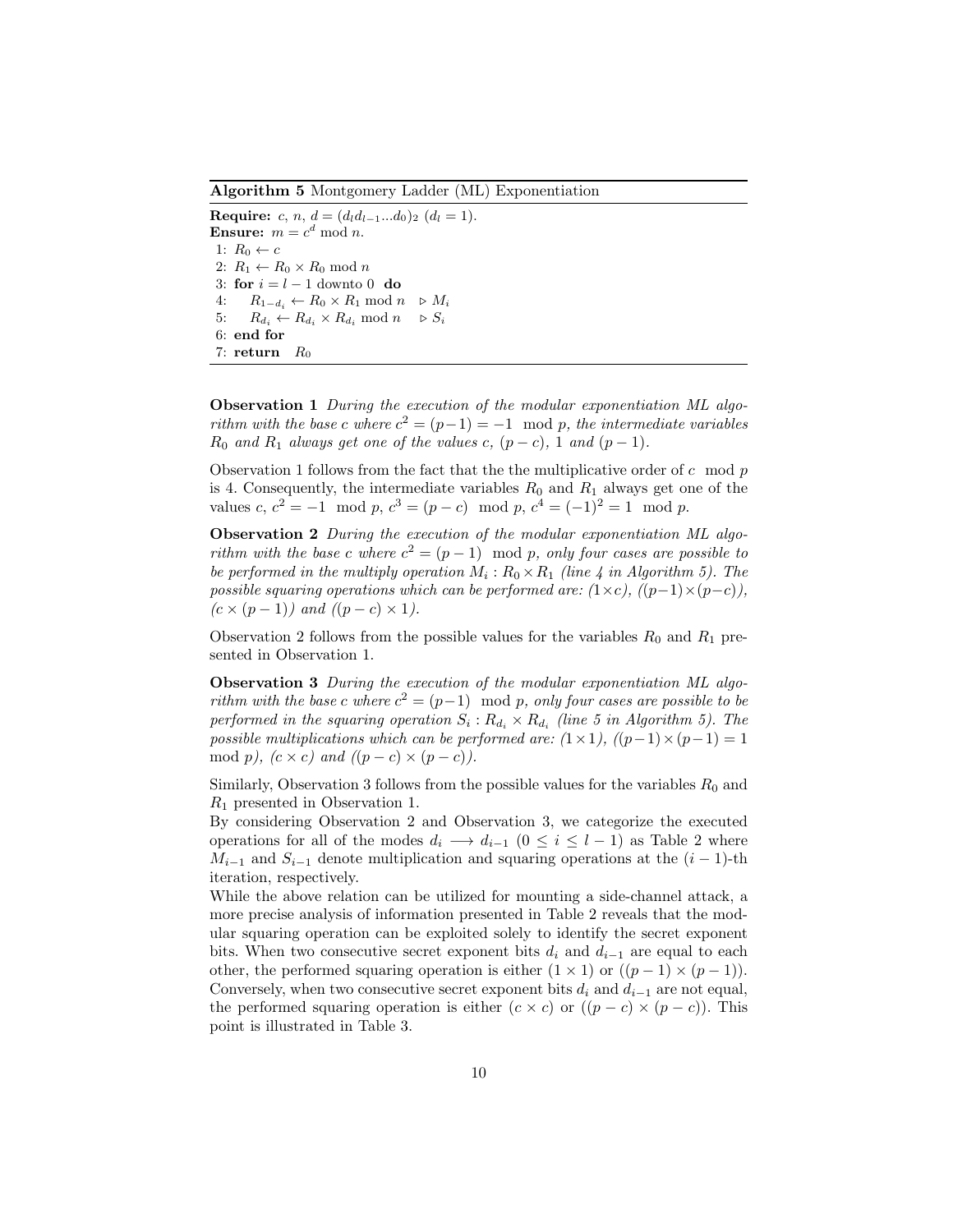| $d_i \longrightarrow d_{i-1}$ | $\frac{M_{i-1}}{\int S_{i-1}}$                                                                                                                                                                                                                                                                                                                                 |                                                          |
|-------------------------------|----------------------------------------------------------------------------------------------------------------------------------------------------------------------------------------------------------------------------------------------------------------------------------------------------------------------------------------------------------------|----------------------------------------------------------|
| $1 \rightarrow 1$             |                                                                                                                                                                                                                                                                                                                                                                | $\begin{cases} (p-c) \times 1 \\ 1 \times 1 \end{cases}$ |
| $() \longrightarrow ()$       | $\begin{cases} c\times (p-1) \qquad \qquad \text{or} \cr (p-1)\times (p-1) \qquad \text{or} \cr \begin{cases} (p-1)\times (p-c) \qquad \text{or} \cr (p-1)\times (p-1) \qquad \text{or} \cr (p-c)\times 1 \qquad \qquad \text{or} \cr (p-1)\times (p-c) \qquad \text{or} \cr (p-c)\times (p-c) \qquad \text{or} \cr (p-c)\times (p-c) \end{cases} \end{cases}$ | $\begin{cases} 1 \times c \\ 1 \times 1 \end{cases}$     |
| $1 \longrightarrow 0$         |                                                                                                                                                                                                                                                                                                                                                                | $\begin{cases} c \times (p-1) \\ c \times c \end{cases}$ |
|                               |                                                                                                                                                                                                                                                                                                                                                                | $\begin{cases} 1 \times c \\ c \times c \end{cases}$     |

Table 2: The executed operations for all of the modes  $d_i \longrightarrow d_{i-1}$ 

Table 3: Distinguishing the secret exponent bits on ML Algorithm

| $d_i \longrightarrow d_{i-1}$ | $S_{i-1}$                                          |  |  |
|-------------------------------|----------------------------------------------------|--|--|
| $d_i = d_{i-1}$               | $(1 \times 1)$ or $((p-1) \times (p-1))$ mod p     |  |  |
| $d_i \neq d_{i-1}$            | $(c \times c)$ or $((p - c) \times (p - c))$ mod p |  |  |

# 4 Experimental Verification

In this section, we discuss the practicality of the low-order proposed attacks in Section 3. To verify the theoretical model, we implemented SMA and ML algorithms on an Atmel ATXMEGA128D4 8-bit micro-controller that was located on the TARGET Board of the ChipWhisperer CW1173 (17). In order to conduct our attacks, we carried out two phases. In the first phase, we measured and save a single power consumption trace via the CAPTURE Board of the ChipWhisperer, while the TARGET Board is executing the decryption algorithm for the order-4 ciphertext c such that  $c^2 = (p-1) = -1 \mod p$ . In the second phase, we exploited the simple analysis of the power consumption trace to recover the secret exponent bits.

In the remainder of this section, we first present a preliminary experiment that we have performed to validate the proposed attack on an SMA algorithm. After that, we present a concrete experiment to attack the ML algorithm through a single power consumption trace captured from a real device.

# 4.1 Experimental results on Square and Multiply Always Algorithm

We sent the order-4 ciphertext c such that  $c^2 = -1 \mod p$  to Algorithm 2 for the decryption process and measure the power consumption. Figure 5 illustrates the captured trace during the execution of the SMA exponentiation algorithm with the base c (such that  $c^2 = -1 \mod p$ ) and the exponent with the first bits of  $(1001101)_2$ . As it can be observable from Figure 5, it is sim-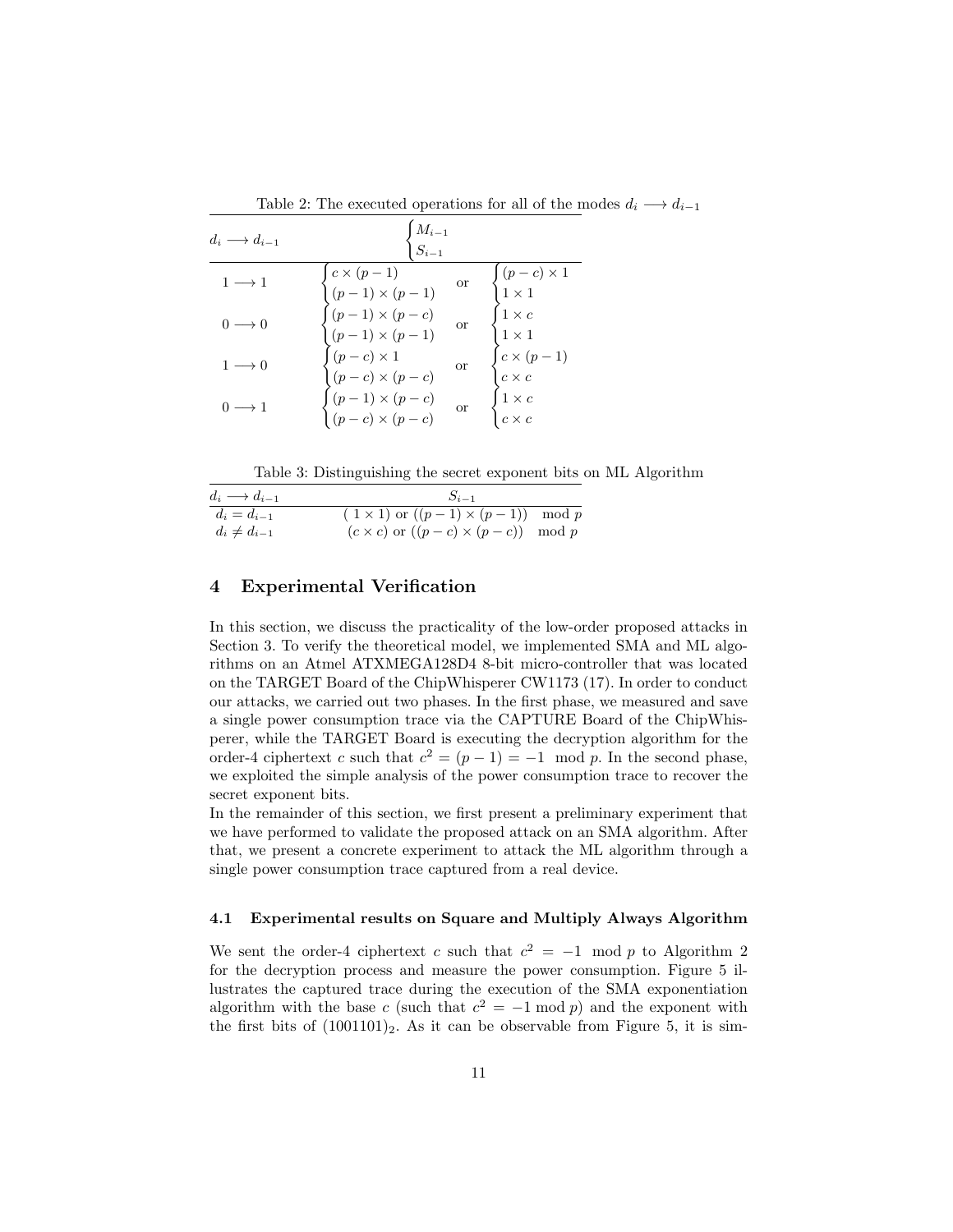

Fig. 5: Experimental results on SMA algorithm

ply possible to distinguish between the multiplications and the squaring operations. In order to obtain a clean and more readable figure, we illustrate the measured power consumption trace T by a sequence of subtraces  $T =$  $\{(T_S, T_M)_{l=1}, (T_S, T_M)_{l=2}, ..., (T_S, T_M)_{1}, (T_S, T_M)_{0}\}\$ in which  $T_S$  and  $T_M$  correspond to squaring and multiply operations, respectively. The squaring operation is marked by  $S$  and the multiplication operation is marked by  $M$  which are also separated by vertical dot lines in Figure 5.

The proposed attack in Section 3.2 is based on the expectation of an observable difference between two multiply operations  $((p-1)\times c)$  mod p and  $(1\times c)$  mod p in a single power consumption trace. Consequently, we consider only  $T_M$  subtraces that correspond to the mutliply operations:  $T_M = \{T_{M_{l-1}}, T_{M_{l-2}}, ..., T_{M_1}, T_{M_0}\}.$ The differences in the patterns of power consumption between the multiplications  $(1 \times c)$  mod p and  $((p - 1) \times c)$  mod p is extremely robust and can be easily distinguished by visual observation. In Figure 5, the corresponding pattern of the multiply operation  $(1\times c)$  mod p denoted by M0 has a significantly lower and shorter power consumption subtrace in comparison to the corresponding pattern of the multiply operation  $((p-1)\times c)$  mod p denoted by M1. This observation conforms to our expectation, since  $(p-1)$  is a large random-looking number in comparison to the value of 1. Finally, we can recover each exponent bit directly by visual observation of the power consumption trace.

#### 4.2 Experimental results on Montgomery Ladder Algorithm

We first briefly recall the main observation that is used in the proposed attack on ML algorithm in Section 3.3. In the process of decrypting the order-4 ciphertext c such that  $c^2 = (p-1) \mod p$  the performed squaring operation in the *i*-th iteration can be classified into two main classes depending on the two consecutive secret exponent bits  $d_i$  and  $d_{i-1}$  as follows:

- $-d_i = d_{i-1}$ : the performed squaring operation is either (1 × 1) or ((p − 1) ×  $(p-1)$ ).
- $-d_i \neq d_{i-1}$ : the performed squaring operation is either  $(c \times c)$  or  $((p c) \times$  $(p-c)$ ).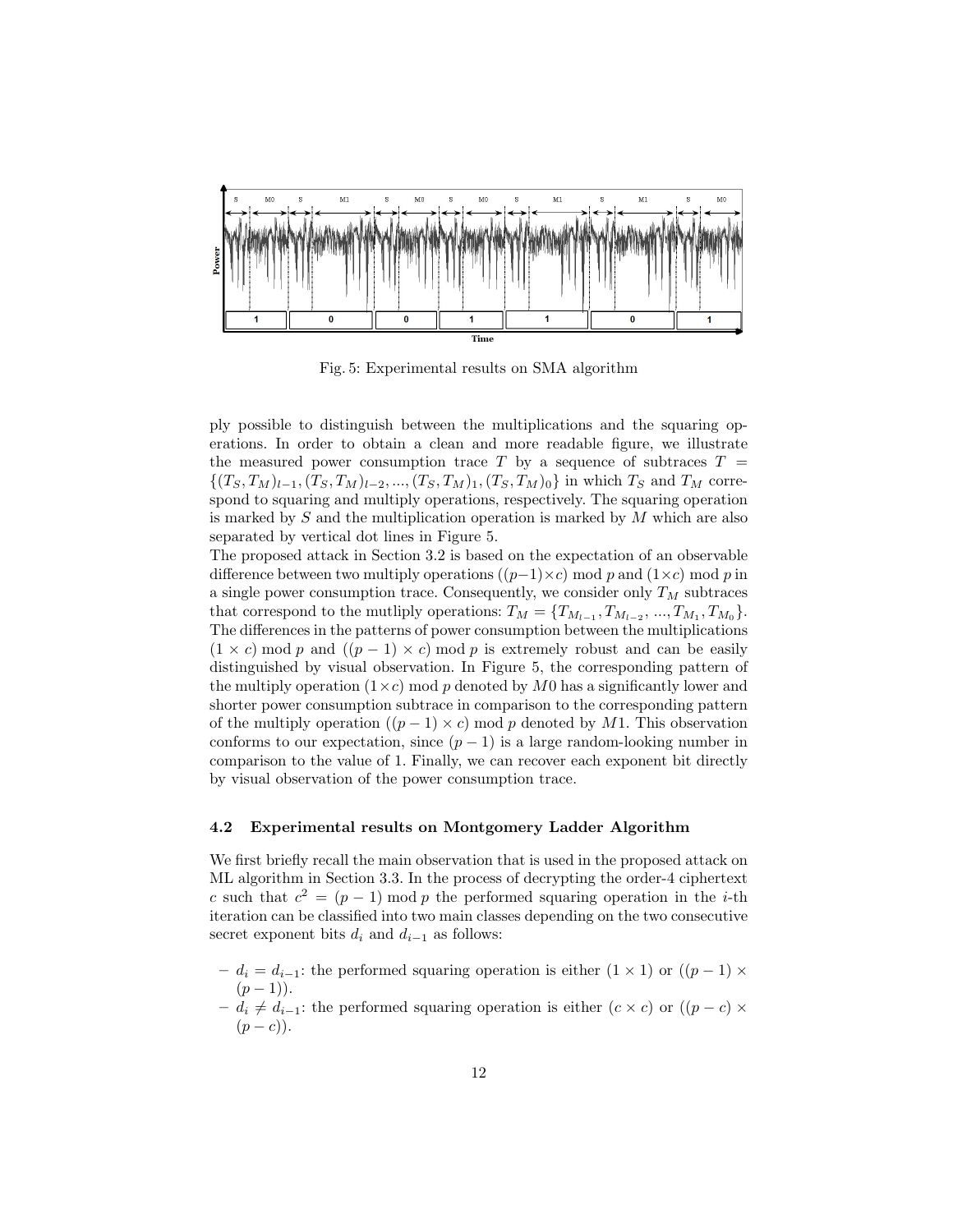

Fig. 6: Attack on ML algorithm by utilizing the ciphertext c such that  $c^2 =$ −1 mod p

To assess the practicability of exploiting the leakage that depends on the (secret) exponent in a realistic case, we decrypted the ciphertext c such that  $c^2 = (p-1)$  $-1$  mod p by using Algorithm 5 in which the first bits of the key are  $(111010)_2$ and measured the corresponding power consumption. Figure 6 illustrates the captured trace.

Similar to the previous experiment presented in Section 4.1, a simple comparison is sufficient to distinguish between the multiplication and squaring operations. We illustrate the measured power consumption trace by a sequence of subtraces  $T = \{(T_M, T_S)_{l-1}, (T_M, T_S)_{l-2}, ..., (T_M, T_S)_{1}, (T_M, T_S)_{0}\}\$ in which  $T_M$  and  $T_S$ correspond to multiply and squaring operations, respectively. Multiplication operation is marked by  $M$  and squaring operation is marked by  $S$  which are also separated by vertical dot lines in Figure 6. However, in order to perform the proposed attack in Section 3.3 on ML algorithm, one should also be able to distinguish between the four aforementioned squaring operations. Unlike SMA Algorithm, it is difficult to determine the actual squaring operation based on the simple observation of the corresponding subtrace. Instead, we can use the template technique to overcome this challenge. A template attack consists of two phases. In the first phase, the characterization takes place. In the second phase, we perform a template matching to determine the actual input values of the squaring operations in the decryption process.

In our experience, the squaring operations  $(1 \times 1)$  mod p,  $((p-1) \times (p-1))$  mod p,  $(c \times c)$  mod p and  $((p - c) \times (p - c))$  mod p have different patterns. These patterns can be simply used in the matching phase to recognize the actual value used in the squaring operations. In Figure 6, we denote the squaring operations  $(1 \times 1) \bmod p$ ,  $((p-1) \times (p-1)) \bmod p$ ,  $(c \times c) \bmod p$  and  $((p-c) \times (p-1))$ c)) mod p by  $S(1)$ ,  $S(-1)$ ,  $S(c)$  and  $S(-c)$ , respectively. As it is observable from Figure 6 the squaring operations can reveal the secret exponent value. The squaring operations  $(1 \times 1)$  mod p and  $((p-1) \times (p-1))$  mod p are executed when two consecutive secret exponent bits are the same. Similarly, the squaring operations  $(c \times c)$  mod p and  $((p - c) \times (p - c))$  mod p are executed when two consecutive secret exponent bits are different. Therefore, we can recover all of the bits of the key.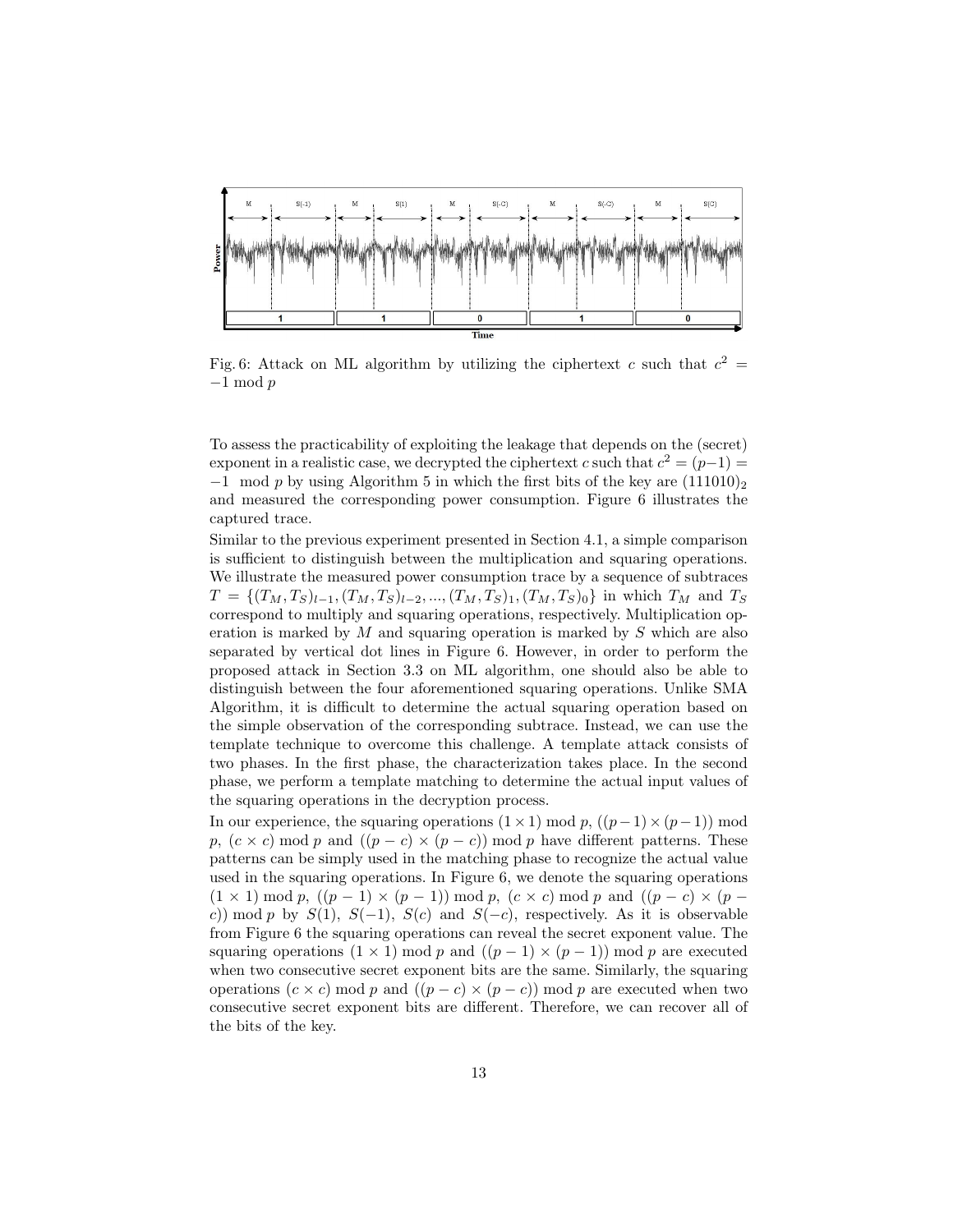# 5 Conclusion

In this paper, we proposed a new low-order chosen ciphertext attack on Elgamal implementations using Square and Multiply Always (SMA) and Montgomery Ladder (ML) algorithms. We exploited the leakage of power consumption during the decryption execution of a specific order-2 ciphertext c such that  $c^2 = (p-1)$  $-1$  mod p, where p is the prime module in Elgamal cryptosystem. We show that such a ciphertext exists for a special case of p where p mod  $4 = 1$ .

To verify the existence of the leakage that depends on the secret exponent, we provided a concrete experimentation of our attack. The experimental results confirm the practicability of the proposed attack on both SMA and ML algorithms by utilizing the power measurement of only one single decryption.

One natural direction for further research is to develop a similar attack for applying on the other modular exponentiation algorithms. As another direction, one can attempt to pursue reusing the presented idea for elliptic-curve cryptosystems.

In this paper, we take another step towards the generalization of the so-called  $N-1$  low-order attack by utilizing a specific order-4 ciphertext c such that  $c<sup>2</sup>$ mod  $p = (p-1)$ . It remains to be studied whether or not other types of ciphertext with property  $c^{\ell}$  mod  $p = (p-1)$  with small values of  $\ell$  can be utilized to apply new attacks against Elgamal cryptosystem in practice.

The experimental results presented in this paper show that the proposed attacks are applicable on small devices like an Atmel ATXMEGA128D4 8-bit microcontroller. Recently several attacks on public key cryptosystems have been applied on the personal computers and laptops(8; 27), . It remains to be studied if the proposed attacks are applicable to more complicated devices like laptops.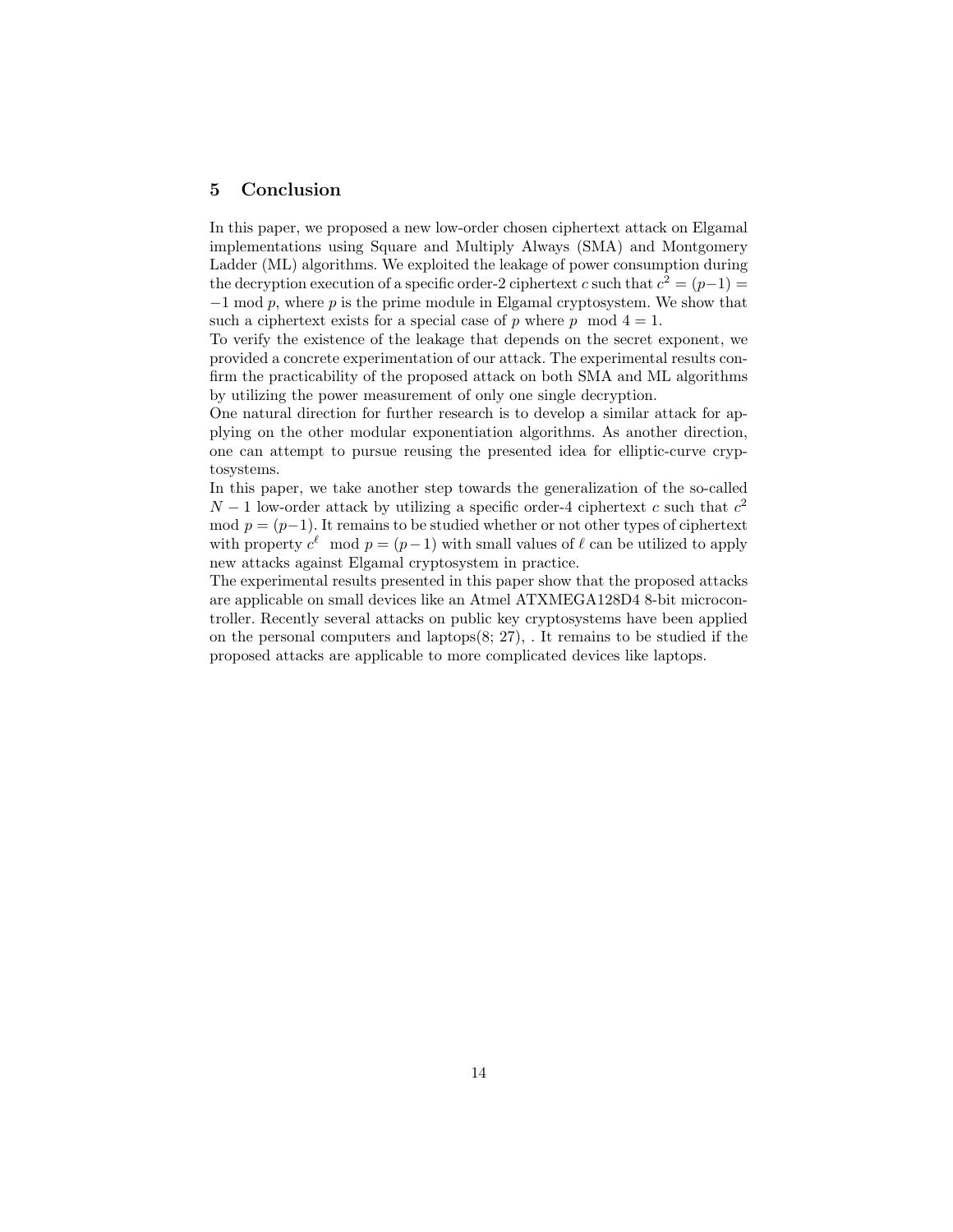# Bibliography

- [1] Clavier, C., Feix, B.: 'Updated recommendations for blinded exponentiation vs. single trace analysis'. In COSADE 2013, 2013, pp. 80–98.
- [2] Courrège, G.C., Feix, B., and Roussellet, M.: 'Simple power analysis on exponentiation revisited'.In CARDIS 2010, 2010, pp. 65–79.
- [3] Boe, B.D., Lemke, k., Wicke, G.: 'A DPA attack against the modular reduction within a CRT implementation of RSA'. In CHES 2002, 2002, pp. 228–243.
- [4] Ding, Z., Guo, W., Su, L., Wei, J., Gu, H.: 'Further research on N-1 attack against exponentiation algorithms'. In ACISP 2014, 2014, pp. 162–175.
- [5] Fouque, P.A., Valette, F.: 'The doubling attack Why Upwards Is Better than Downwards'. In CHES 2003, 2003, pp. 269–280.
- [6] Genkin, D., Pachmanov, L., Pipman, P., Tromer, E.:'Stealing keys from pcs using a radio: Cheap electromagnetic attacks on windowed exponentiation'. In CHES 2015, 2015, pp. 207–228.
- [7] Genkin, D., Pachmanov, L., Pipman, I., Tromer, E.: 'ECDH key-extraction via low-bandwidth electromagnetic attacks on pcs'. In CT-RSA 2016, 2016, pp. 219–235.
- [8] Genkin, D., Pipman, I., Tromer, E.: 'Get your hands off my laptop: Physical side-channel key-extraction attacks on pcs'. In CHES 2014, 2014, pp. 242–260.
- [9] Genkin, D., Shamir, A., Tromer, E.: 'RSA key extraction via low-bandwidth acoustic cryptanalysis'. IACR Cryptology ePrint Archive, 2013.
- [10] Homma, N., Miyamoto, A., Aoki, T., Satoh, A., Shamir, A.: 'Collisionbased power analysis of modular exponentiation using chosen-message pairs'. In CHES 2008, 2008, pp. 15–29.
- [11] Homma, N., Miyamoto, A., Aoki, T., Satoh, A., Shamir. A.: 'Comparative power analysis of modular exponentiation algorithms'. IEEE Trans. Computers, 2010, 59(6):pp. 795–807.
- [12] Kocher, P.C.: 'Timing attacks on implementations of diffie-hellman, rsa, dss, and other systems'. In CRYPTO 1996, 1996, pp. 104–113.
- [13] Kocher, P.C., Jaffe, J., Jun, B.: 'Differential power analysis'. In CRYPTO 1999, 1999, pp. 388–397.
- [14] Messerges, T.S., Dabbish, E.A., Sloan, R.H.: 'Power analysis attacks of modular exponentiation in smart cards'. In CHES 1999, 1999, pp. 144–157.
- [15] Miyamoto, A., Homma, N., Aoki, T., Satoh,A.: 'Enhanced power analysis attack using chosen message against RSA hardware implementations'. In ISCAS 2008, 2008, pp. 3282–3285.
- [16] Novak, R.: 'Spa-based adaptive chosen-ciphertext attack on RSA implementation'. In PKC 2002, 2002, pp. 252–262.
- [17] O'Flynn, C., Chen, Z.D.: 'Chipwhisperer: An opensource platform for hardware embedded security research'. In COSADE 2015, 2015, pp. 243–260.
- [18] Schindler, W.: 'A timing attack against RSA with the chinese remainder theorem'. In CHES 2000, 2000, pp. 109–124.